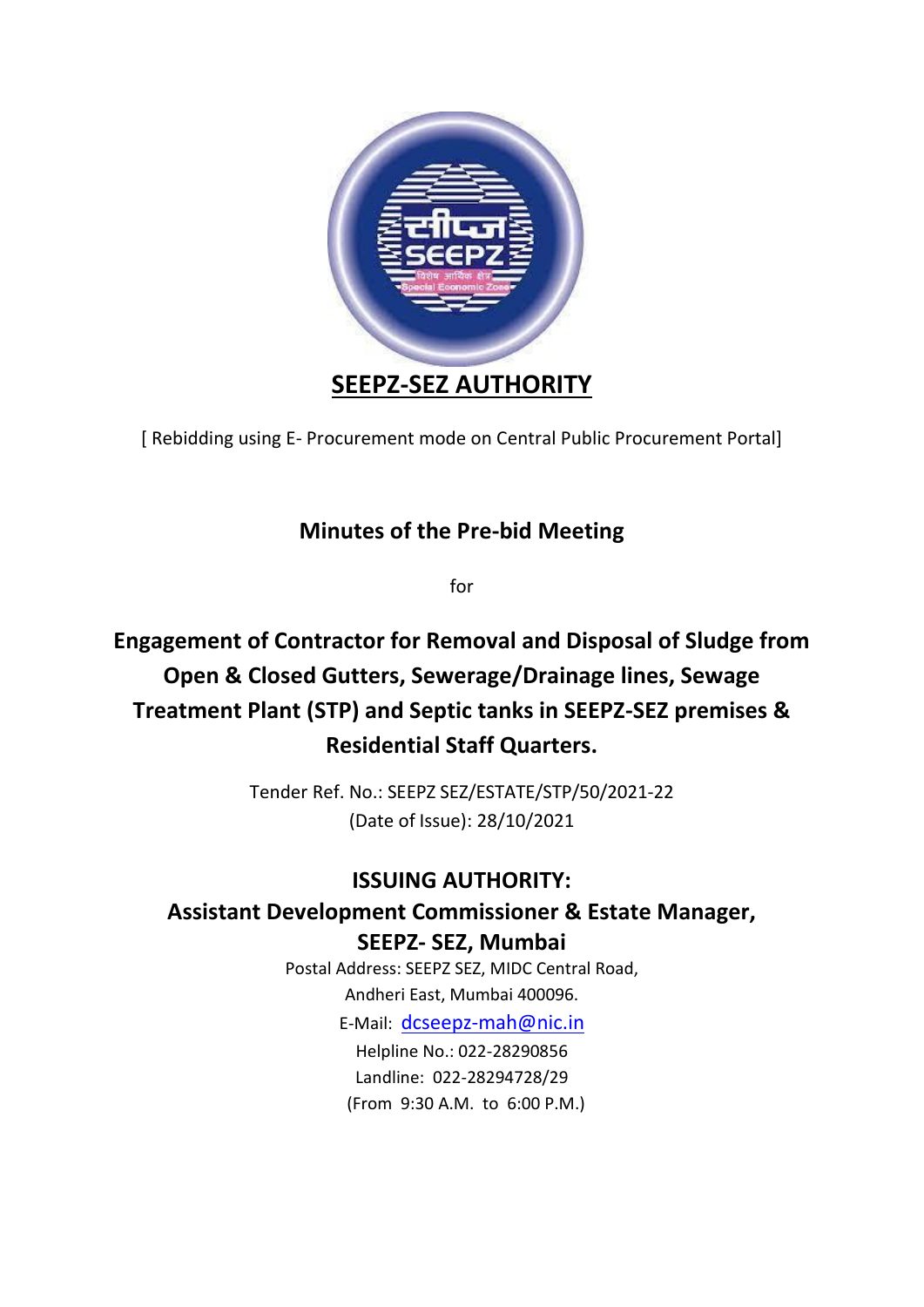Clarifications and Changes suggested after receiving the queries of the interested bidders:

|              | <b>Responses to Pre-Bid Queries</b>                                                                                                                                                                                                            |               |                                                                                                                                                                                                                                                                                                                                                                                                                                        |                                                                                                                                                                                                                                                                                                                                                                                                 |                                                                                                                                                                                                                                                                                                                                                                                                                                                                                                                                                                                     |  |  |
|--------------|------------------------------------------------------------------------------------------------------------------------------------------------------------------------------------------------------------------------------------------------|---------------|----------------------------------------------------------------------------------------------------------------------------------------------------------------------------------------------------------------------------------------------------------------------------------------------------------------------------------------------------------------------------------------------------------------------------------------|-------------------------------------------------------------------------------------------------------------------------------------------------------------------------------------------------------------------------------------------------------------------------------------------------------------------------------------------------------------------------------------------------|-------------------------------------------------------------------------------------------------------------------------------------------------------------------------------------------------------------------------------------------------------------------------------------------------------------------------------------------------------------------------------------------------------------------------------------------------------------------------------------------------------------------------------------------------------------------------------------|--|--|
|              | <b>Title :</b> Engagement of Contractor for Removal and Disposal of Sludge from Open & Closed Gutters,<br>Sewerage/Drainage lines, Sewage Treatment Plant (STP) and Septic tanks in SEEPZ-SEZ premises &<br><b>Residential Staff Quarters.</b> |               |                                                                                                                                                                                                                                                                                                                                                                                                                                        |                                                                                                                                                                                                                                                                                                                                                                                                 |                                                                                                                                                                                                                                                                                                                                                                                                                                                                                                                                                                                     |  |  |
|              |                                                                                                                                                                                                                                                |               | Tender Ref No: SEEPZ-SEZ/ESTATE/STP/50/2021-22                                                                                                                                                                                                                                                                                                                                                                                         |                                                                                                                                                                                                                                                                                                                                                                                                 |                                                                                                                                                                                                                                                                                                                                                                                                                                                                                                                                                                                     |  |  |
|              |                                                                                                                                                                                                                                                |               | Tender ID: 2021_SEEPZ_654871_1                                                                                                                                                                                                                                                                                                                                                                                                         |                                                                                                                                                                                                                                                                                                                                                                                                 |                                                                                                                                                                                                                                                                                                                                                                                                                                                                                                                                                                                     |  |  |
| Sr.<br>No.   | Page<br>No.                                                                                                                                                                                                                                    | Clause<br>No. | <b>Description of Clause</b>                                                                                                                                                                                                                                                                                                                                                                                                           | <b>Clarification Sought</b>                                                                                                                                                                                                                                                                                                                                                                     | <b>Project's Response/</b><br><b>Clarifications</b>                                                                                                                                                                                                                                                                                                                                                                                                                                                                                                                                 |  |  |
| $\mathbf{1}$ |                                                                                                                                                                                                                                                |               | Item Wise BOQ<br>Quoted Rate in Words<br>Average Rate cannot be                                                                                                                                                                                                                                                                                                                                                                        | Is this minimum Average<br>Rate includes all taxs<br>(GST, TDS), Custom duty<br>and other taxes. Please<br>confirm the same. If yes,<br>please inform type of<br>taxes with %                                                                                                                                                                                                                   |                                                                                                                                                                                                                                                                                                                                                                                                                                                                                                                                                                                     |  |  |
| 2            | 10                                                                                                                                                                                                                                             | 12            | lesser than Rs.38.06<br><b>Financial Quote</b><br>The Bidder shall make its<br>financial offer in INR only<br>net of GST and all other<br>and<br>taxes<br>duties payable on the<br>services if the contract is<br>awarded, as specified in<br>the BDS                                                                                                                                                                                  | Please confirm that rates<br>must be quote purely per<br>kg basis or with GST and<br>all other taxes. Who will<br>responsible<br>to<br>pay<br>Custom duty ?                                                                                                                                                                                                                                     | Bidders are expected to quote<br>offered<br>rates<br>after<br>their<br>considering all the applicable<br>duties<br>other<br>taxes,<br>and<br>statutory liabilities. In other<br>words, offered rate shall be<br>exact rate payable by the<br>service provider to the SEEPZ                                                                                                                                                                                                                                                                                                          |  |  |
| 3            | 15                                                                                                                                                                                                                                             | 25            | <b>Evaluation of Bid</b><br>evaluation<br>of<br><b>The</b><br>financial bid will include<br>and take into account all<br>taxes and duties / GST<br>payable on the services if<br>the contract is awarded<br>to the Bidder. The bidder<br>to include all applicable<br>taxes to the concerned<br>government<br>authority.<br>SEEPZ SEZ Authority will<br>not be liable to pay any<br>amount in addition to the<br>quoted amount towards | Previous all tenders have<br>clause related to taxes as<br>follows<br>The sale proceed shall<br>realized on the Gutter<br>Waste will be treated as<br>price inclusive of Custom<br>Duty, however, excluding<br>in respect of Gutter<br>Waste<br>SEEPZ-SEZ<br>of<br><b>Residential Complex</b><br>confirm<br>Please<br>this<br>clause will continue or<br>there<br>will<br>be<br>any<br>changes. | SEZ<br>Authority.<br>Since<br>tax<br>liabilities of service providers<br>may vary based on their<br>credentials such as their legal<br>entity (firm / LLP / company,<br>etc.), annual income, place of<br>registration, etc, it is not<br>possible for the SEEPZ SEZ<br>Authority to advise on the<br>same. Service provider shall be<br>solely liable to ensure that all<br>the applicable taxes, duties<br>and other statutory liabilities<br>are fulfilled while carrying out<br>the services. The same is<br>reflected under clauses ITB 12,<br>$25(b)$ ,<br>GCC<br>1.7.<br>and |  |  |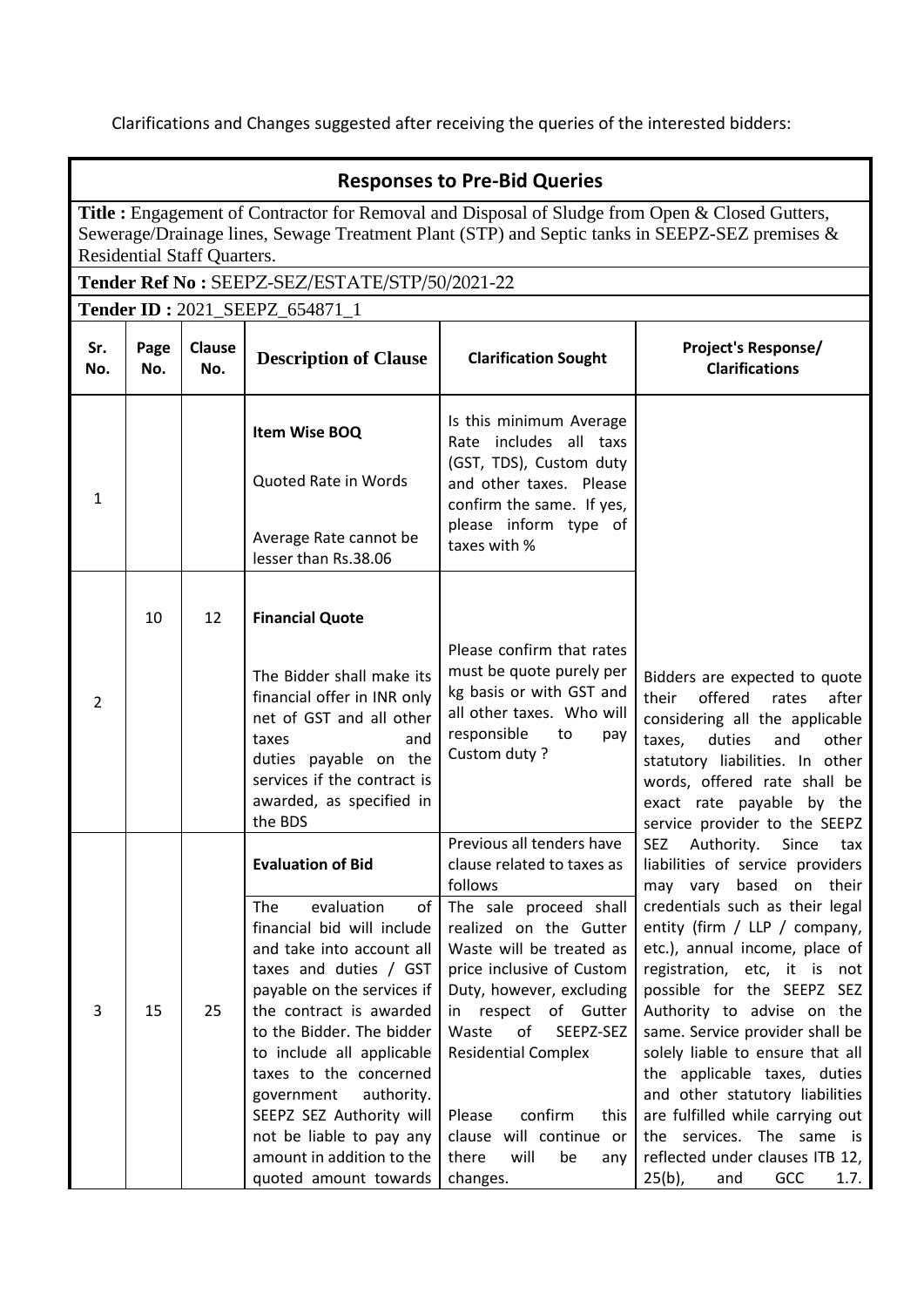|   |            |       | taxes. Financial bids shall<br>be compared as stated in<br>the BDS.                                                                                                                                                                                                                                                             |                                                                                                                                                                                                                                                                                                                                                                                                                                                                 | Please note that the rate shall<br>be inclusive of custom duty i.e.<br>the service provider need not<br>pay any additional amount to<br><b>SEZ</b><br>the<br>SEEPZ<br>Authority<br>towards custom duty.                                                                                                                                                                                                                                                                                                                                                                                                                                                                              |
|---|------------|-------|---------------------------------------------------------------------------------------------------------------------------------------------------------------------------------------------------------------------------------------------------------------------------------------------------------------------------------|-----------------------------------------------------------------------------------------------------------------------------------------------------------------------------------------------------------------------------------------------------------------------------------------------------------------------------------------------------------------------------------------------------------------------------------------------------------------|--------------------------------------------------------------------------------------------------------------------------------------------------------------------------------------------------------------------------------------------------------------------------------------------------------------------------------------------------------------------------------------------------------------------------------------------------------------------------------------------------------------------------------------------------------------------------------------------------------------------------------------------------------------------------------------|
| 4 | 28         |       | <b>Schedule</b><br>Monthly<br>Daybasis<br>Schedule given for all 7<br>Sectors including Septic<br>Tank & STP                                                                                                                                                                                                                    | Schedule to work is given<br>on Page No.28 to 31.<br>For cleaning of Gutter<br>Waste given time period<br>monthly.<br>1) Schedule to clean<br>Septic Tank behind G & J-<br>III, S2/ST1 situated at<br>Sector-2 twice in a Year<br>2) Schedule to clean STP<br>components of S3/STP<br>situated at Sector-3 &<br>Septic Tank - 2 Nos.<br>S3/ST A & B twice in a<br>Year<br>As above cleaning of<br>Septic Tanks & STP given<br>time period of twice in a<br>year | Please note that, as clearly<br>stipulated under GCC clause<br>2.6.2, termination of contract<br>by the service provider is only<br>permissible<br>in<br>case<br>of<br>occurrence of one of the two<br>situations mentioned under<br>GCC 2.6.2 a) & b) viz. if the<br>fails<br>clear<br>employer<br>to<br>payment dues within 45 days<br>of written notice from the<br>service provider or if there is a<br>force majeure condition. In<br>case the service provider fails<br>to carry out necessary services<br>within stipulated timeframe,<br>the employer may invoke the<br>provisions under GCC Clause<br>regarding<br>Liquidated<br>3.8<br><b>Damages</b><br>Lack<br>and<br>0f |
|   | 42 &<br>43 | 2.6   | <b>Termination</b>                                                                                                                                                                                                                                                                                                              |                                                                                                                                                                                                                                                                                                                                                                                                                                                                 | Performance Penalty. In case<br>the issue is still not rectified by<br>the service provider, the                                                                                                                                                                                                                                                                                                                                                                                                                                                                                                                                                                                     |
| 5 |            | 2.6.1 | By the Employer<br>Employer<br>The<br>may<br>terminate this Contract,<br>by not less than thirty<br>(30) days' written notice<br>of termination to the<br>Service Provider, to be<br>after<br>the<br>given<br>occurrence of any of the<br>specified<br>events<br>in<br>paragraphs (a) through<br>(d) of this SubClause<br>2.6.1 | mentioned<br>As<br>in.<br>Schedule above related<br>to cleaning of Septic<br>Tanks & STPs, if the<br>bidder<br>successful<br>will<br>start cleaning of septic<br>tank immediately after<br>awarding of contract on<br>the basis of twice in a<br>year and afterwards he<br>will give such 30 day's<br>Then what<br>notice.<br>action will be taken by<br>the Authority? Because                                                                                 | employer may forfeit bidder's<br>performance security and may<br>debar<br>the<br>bidder<br>from<br>participating<br>in SEEPZ SEZ<br>Authority's<br>procurement<br>processes in future.                                                                                                                                                                                                                                                                                                                                                                                                                                                                                               |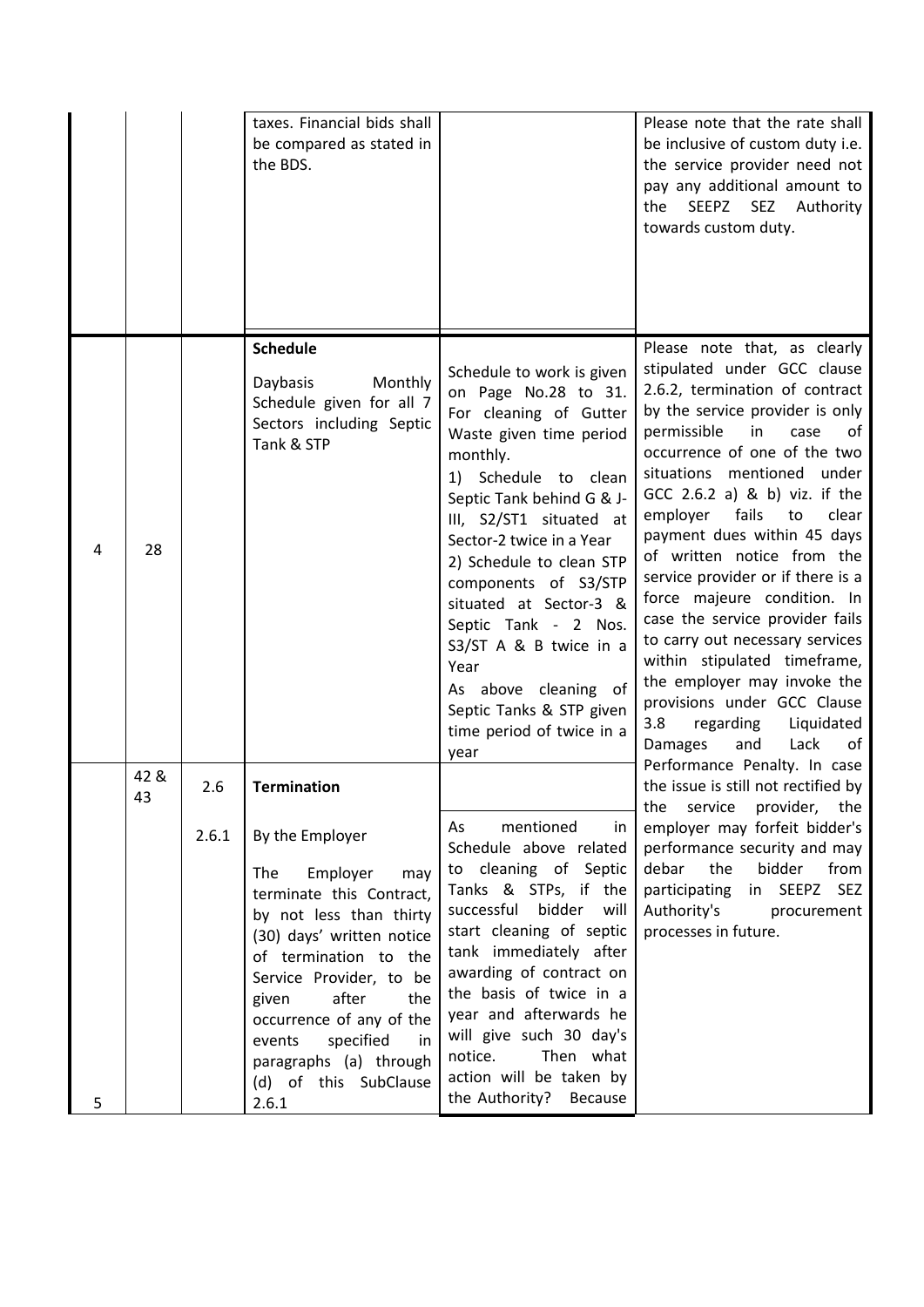|   |    | 2.6.2                         | By the Service Provider<br>The Service Provider may<br>terminate this Contract,<br>by not less than thirty<br>(30) days' written notice<br>to the Employer, such<br>notice to be given after<br>the occurrence of any of<br>the events specified in<br>paragraphs (a) and (b) of<br>this Sub-Clause 2.6.2:                                                                                                                                                                                                                                                                                                                              | this<br>clause<br>per<br>as<br>successful<br>bidder<br>can<br>notice.<br>give<br>Authority<br>must<br>give<br>minimum time period to<br>run contract.<br>Please<br>confirm |                                                                                                                                                                                                                                                                                                                                                                                                                                                                                                                                                                                                                                                                                                                                                                                         |
|---|----|-------------------------------|-----------------------------------------------------------------------------------------------------------------------------------------------------------------------------------------------------------------------------------------------------------------------------------------------------------------------------------------------------------------------------------------------------------------------------------------------------------------------------------------------------------------------------------------------------------------------------------------------------------------------------------------|----------------------------------------------------------------------------------------------------------------------------------------------------------------------------|-----------------------------------------------------------------------------------------------------------------------------------------------------------------------------------------------------------------------------------------------------------------------------------------------------------------------------------------------------------------------------------------------------------------------------------------------------------------------------------------------------------------------------------------------------------------------------------------------------------------------------------------------------------------------------------------------------------------------------------------------------------------------------------------|
| 6 | 37 | $\overline{4}$<br>Sr.<br>No.3 | <b>Bidder's Qualification</b><br><b>Information</b><br>Bidder must have an<br>average annual turnover<br>of at least Rs.50 Lakh<br>during past 3 financial<br>years (FY 2018-19, 19-20<br>$20-21)$<br>which<br>of<br>&<br>turnover from services of<br>similar nature should<br>amount to at least Rs. 50<br>lakh during any one of<br>the last 5 (five) financial<br>years. Services of similar<br>nature include removal<br>of septic tank waste, STP<br>sludge, Drain Cleaning,<br>Garbage<br>Disposal,<br>Hazardous<br>Waste<br>disposal<br>the<br>wherein<br>aspect of metal recovery<br>(precious metals) is also<br>incorporated | In this clause wrongly<br>written 5 (Five) Years<br>instead of 3 (Three)<br>Years. Please verify it<br>and do the necessary<br>changes                                     | Please note that the there are<br>two sub-criteria in the quoted<br>qualification criteria no. 3 viz.<br>average annual turnover from<br>past 3 years to assess bidder's<br>overall financial capacity, and<br>bidder's<br>track<br>record<br>of<br>carrying out similar services in<br>past<br>5<br>years.<br>sub-criteria<br>The<br>two<br>are<br>distinct and should not be<br>confused as the restatement of<br>criterion.<br>the<br>same<br>Both sub-criteria have been<br>carefully worded to encourage<br>participation from all eligible<br>bidders. Hence, average annual<br>turnover of only past 3 years<br>has been sought while bidders<br>been<br>have<br>given<br>an<br>opportunity to cite turnover<br>from similar services from any<br>of the past 5 financial years. |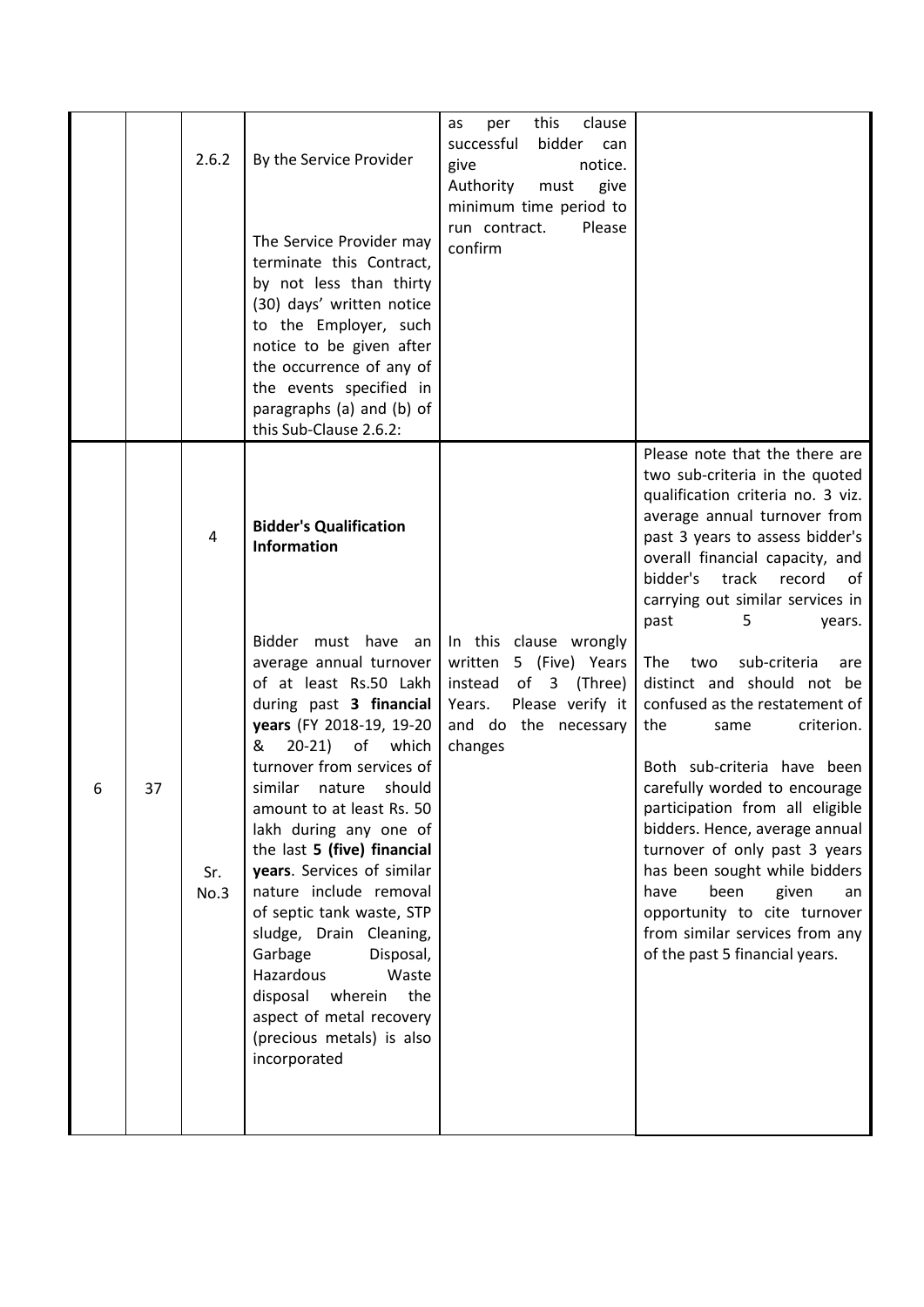| Sr.<br>No.     | Page<br>No. | Clause<br>No. | <b>Description of Clause</b>                                                                                                                                                                                                                                                                                                                 | <b>Clarification Sought</b>                                                                                                                                                                                                                                                     | <b>Project's Response/</b><br><b>Clarifications</b>                                                                                                                                                                                                                                                                                                                                                                                                                                                                                                                                                                                                                                                                                                                                                                                                                                                                                                   |
|----------------|-------------|---------------|----------------------------------------------------------------------------------------------------------------------------------------------------------------------------------------------------------------------------------------------------------------------------------------------------------------------------------------------|---------------------------------------------------------------------------------------------------------------------------------------------------------------------------------------------------------------------------------------------------------------------------------|-------------------------------------------------------------------------------------------------------------------------------------------------------------------------------------------------------------------------------------------------------------------------------------------------------------------------------------------------------------------------------------------------------------------------------------------------------------------------------------------------------------------------------------------------------------------------------------------------------------------------------------------------------------------------------------------------------------------------------------------------------------------------------------------------------------------------------------------------------------------------------------------------------------------------------------------------------|
| $\overline{7}$ |             |               | Item Wise BOQ<br>Quoted Rate in Words<br>Average Rate cannot be<br>lesser than Rs.38.06                                                                                                                                                                                                                                                      | Item Wise quoted rate is<br>divided by 10 line Items<br>for<br>Average<br>Rate.<br>As this tender is called<br>for 7 Sectors, to avoid<br>misundertstanding it is<br>required to take Average<br>rate as total of all 10 line<br>items dividing by 7 as<br>discussed in Pre-Bid | Since there are 10 line items<br>(including septic tanks) against<br>which rates are to be quoted,<br>the denominator of 10 is<br>appropriate for calculating the<br>average.<br>It is hereby clarified that<br>bidders need to quote rates for<br>sector 2 & 3 excluding septic<br>contained in those<br>tanks<br>sectors as there are separate<br>line items for the septic tanks.                                                                                                                                                                                                                                                                                                                                                                                                                                                                                                                                                                  |
| 8              | 18          | <b>ITB 12</b> | The financial offer shall<br>comprise rates per kg for<br>removal and disposal of<br>various<br>categories<br>of<br>sludge<br>waste<br>$\sqrt{2}$<br>as<br>specified<br>under<br>the<br>Activity<br>Schedule,<br>adhering to the specified<br>contractual<br>conditions<br>and<br>other<br>legal<br>payable to<br>obligations<br>the client. | Please confirm that rates<br>must be quote purely per<br>kg basis or with GST and<br>all<br>other<br>taxes.<br>Who will responsible to<br>pay Custom duty?                                                                                                                      | Bidders are expected to quote<br>offered<br>their<br>rates<br>after<br>considering all the applicable<br>other<br>taxes,<br>duties<br>and<br>statutory liabilities. In other<br>words, offered rate shall be<br>exact rate payable by the<br>service provider to the SEEPZ<br>Authority.<br>Since<br><b>SEZ</b><br>tax<br>liabilities of service providers<br>may vary based<br>their<br>on<br>credentials such as their legal<br>entity (firm / LLP / company,<br>etc.), annual income, place of<br>registration, etc, it is not<br>possible for the SEEPZ SEZ<br>Authority to advise on the<br>same. Service provider shall be<br>solely liable to ensure that all<br>the applicable taxes, duties<br>and other statutory liabilities<br>are fulfilled while carrying out<br>the services. The same is<br>reflected under clauses ITB 12,<br>$25(b)$ ,<br>GCC<br>and<br>1.7.<br>Please note that the rate shall<br>be inclusive of custom duty i.e. |
|                |             |               | No deductions from the<br>offered rate shall be<br>permissible<br>later<br>on<br>account of any taxes or<br>other charges.                                                                                                                                                                                                                   | The sale proceed shall<br>realized on the Gutter<br>Waste will be treated as<br>price inclusive of Custom<br>Duty, however, excluding<br>in respect of Gutter<br>Waste<br>of<br>SEEPZ-SEZ<br><b>Residential Complex</b>                                                         |                                                                                                                                                                                                                                                                                                                                                                                                                                                                                                                                                                                                                                                                                                                                                                                                                                                                                                                                                       |
|                |             |               | financial<br>offer<br><b>The</b><br>quoted by the bidder<br>shall be fixed during the<br>bidder's performance of<br>the contract and shall not<br>be subject to variation on<br>any account.                                                                                                                                                 | will<br>ask for<br>If you<br>additional GST, Custom<br>duty, TCS and other<br>then<br>taxes,<br>minimum<br>rate of Rs.38.06 Per Kgs<br>are too much higher. In<br>this case, you have to<br>revise this minimum rate<br>also                                                    |                                                                                                                                                                                                                                                                                                                                                                                                                                                                                                                                                                                                                                                                                                                                                                                                                                                                                                                                                       |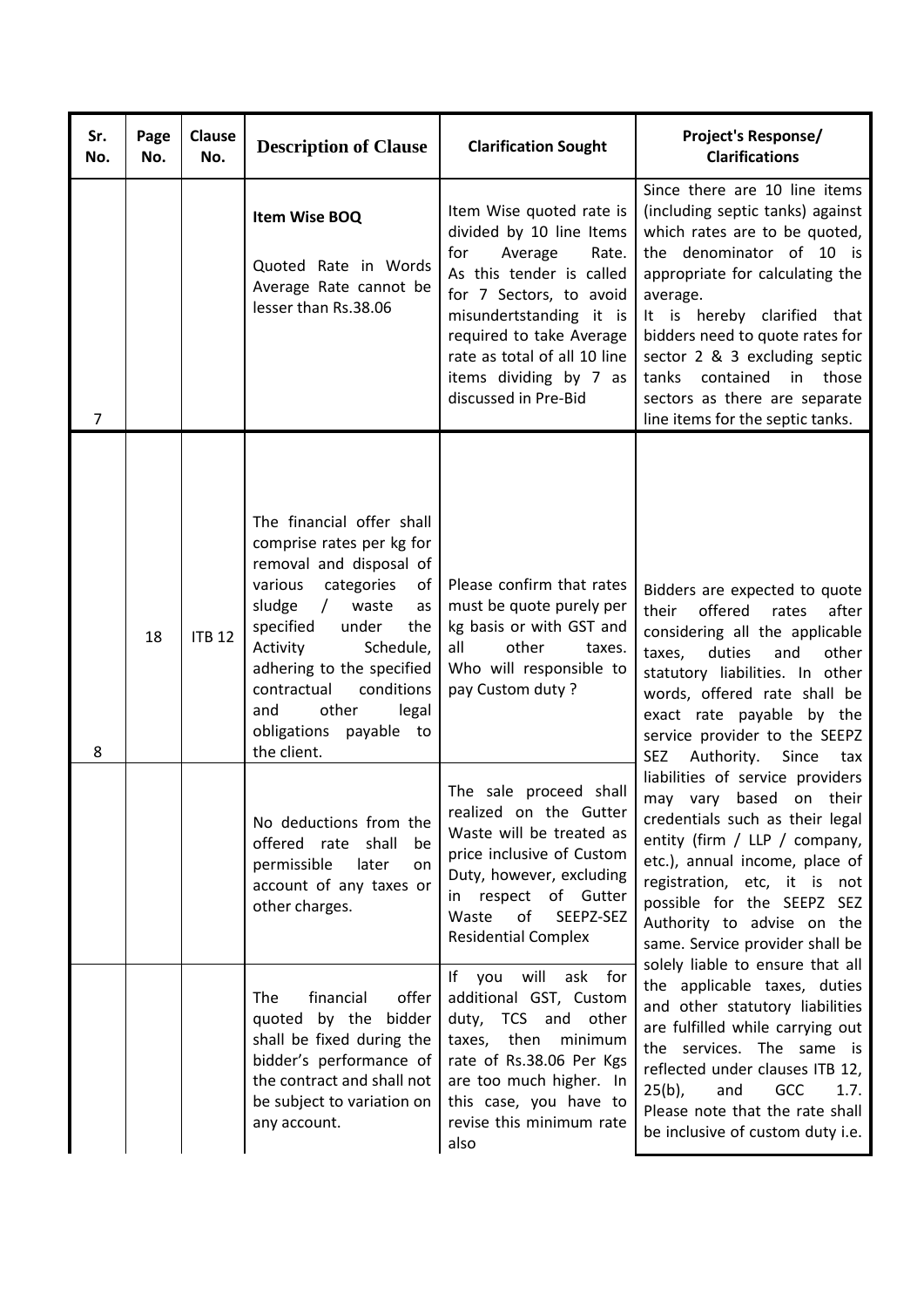|   |    |                      |                                                                                                                                                                                                                                                                                                                                                               |                                                                                                                                                                                                                                                                                                                                                                                                                                                                                                                                                                                                                                                                                                                                                          | the service provider need not<br>pay any additional amount to<br>SEEPZ<br>SEZ<br>Authority<br>the<br>towards custom duty.                                                                                                                                                                                                                                                                                                                                                                                                                                                                                                                                                                                                                                                                                                                                                                                                                                       |
|---|----|----------------------|---------------------------------------------------------------------------------------------------------------------------------------------------------------------------------------------------------------------------------------------------------------------------------------------------------------------------------------------------------------|----------------------------------------------------------------------------------------------------------------------------------------------------------------------------------------------------------------------------------------------------------------------------------------------------------------------------------------------------------------------------------------------------------------------------------------------------------------------------------------------------------------------------------------------------------------------------------------------------------------------------------------------------------------------------------------------------------------------------------------------------------|-----------------------------------------------------------------------------------------------------------------------------------------------------------------------------------------------------------------------------------------------------------------------------------------------------------------------------------------------------------------------------------------------------------------------------------------------------------------------------------------------------------------------------------------------------------------------------------------------------------------------------------------------------------------------------------------------------------------------------------------------------------------------------------------------------------------------------------------------------------------------------------------------------------------------------------------------------------------|
| 9 | 19 | <b>ITB 25</b><br>(b) | The average of Per-Kg<br>rates offered<br>by the<br>Bidders against different<br>shall<br>items<br>line<br>be<br>for<br>considered<br>comparision<br>and<br>discovery of H1<br>The average of Per-Kg<br>rates shall not be lesser<br>than Rs.38.06 which is<br>avrage of prices<br>the<br>discovered in past 3<br>Contracts with<br>similar<br>scope of works | Kindly go through the<br>complete details given in<br>Sheet No.2 of past 3<br>Contracts.<br>Authority has received<br>highest revenue in 1st<br>and 3rd contract.<br>2nd tender's contractor<br>has given higher rate but<br>not taken delivery of all<br>types waste.<br>If rates will higher, then<br>contractor will remove<br>selected waste only. So<br>we suggest to fix bid<br>price for a lump sum<br>offer for Per annum by<br>calculating all previously<br>received contract value<br>instead of Per KGs. It will<br>give highest revenue to<br>SEEPZ-SEZ Authority or<br>remove Minimum base<br>price from<br>wise<br>Item<br>BOQ.<br>Allow to put perfect<br><b>BOQ</b><br>amount<br>$\mathsf{in}$<br>by<br>viewing all expenditure<br>etc. | Please refer to the clarification<br>regarding payment of custom<br>duty. The estimated rate of Rs.<br>38.02 is fixed by taking average<br>of the last 3 contracts. Please<br>note that bidders are required<br>to quote rates against each line<br>item separately. It is also clear<br>from the payment terms that<br>payments shall be deducted<br>based on the area of cleaning,<br>quantity of waste removed and<br>rate quoted corresponding to<br>specific<br>the<br>area.<br>Further, the activity schedule<br>clearly stipulates the scope of<br>work in detail. In case of delays<br>or failure in cleaning certain<br>areas, the liquidated damages<br>lack<br>of performance<br>and<br>penalty clause under GCC 3.8<br>invoked<br>shall<br>be<br>and<br>corresponding deductions shall<br>be made from the advance<br>deposit of Rs.10 Lakh. Further,<br>performance security may also<br>forfeited as stated<br>be<br>in.<br>response no. 2 above. |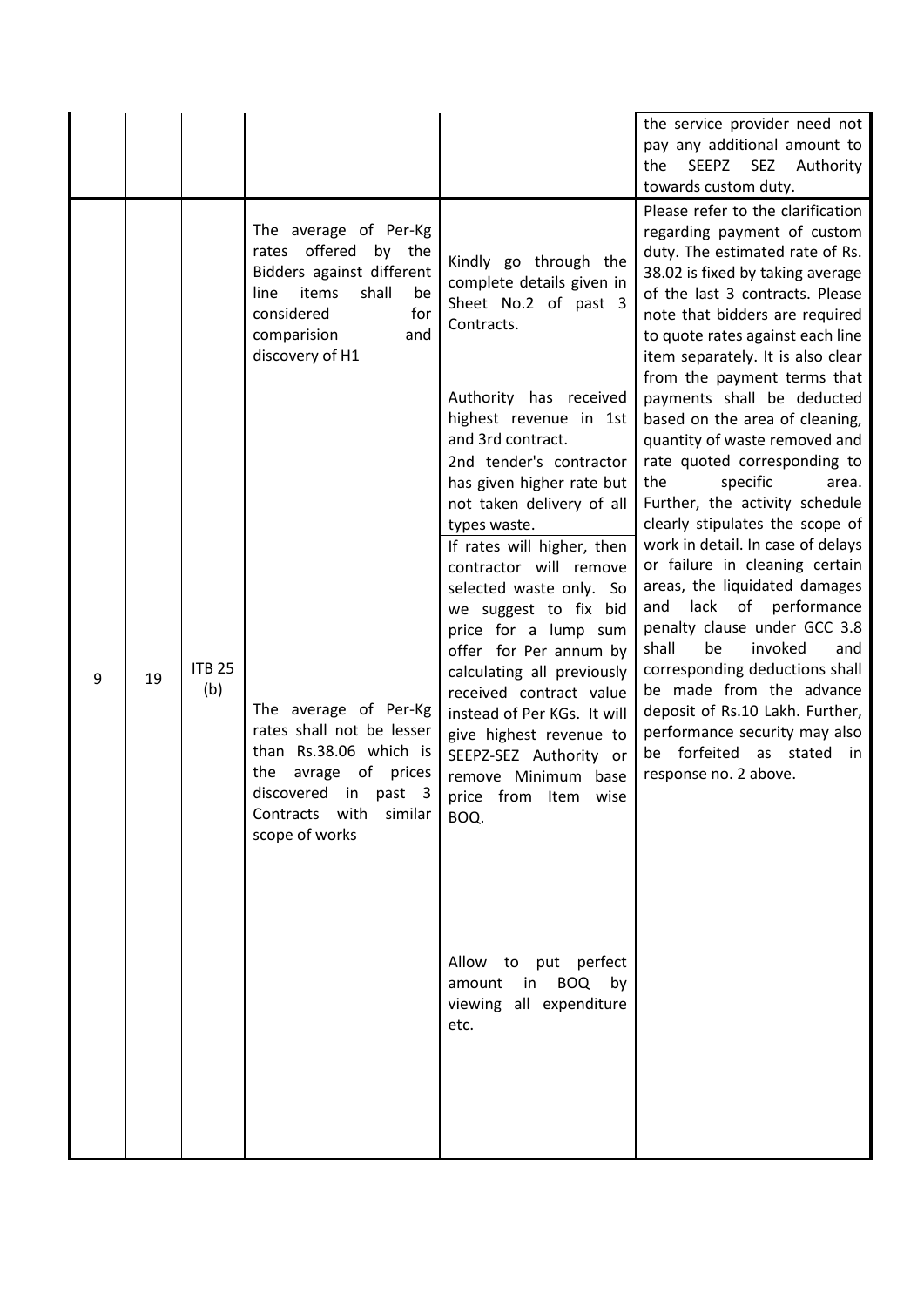| Sr.<br>No. | Page<br>No. | Clause<br>No. | <b>Description of Clause</b>                                                                                                                                                                                               | <b>Clarification Sought</b>                                                                                                                              | <b>Project's Response/</b><br><b>Clarifications</b>                                                                                                                                                                                                                                                                                                                                                                                                                                                                                                                                                                                                                                                                                                                                                                                                                                                                                                                                                                                                                                       |
|------------|-------------|---------------|----------------------------------------------------------------------------------------------------------------------------------------------------------------------------------------------------------------------------|----------------------------------------------------------------------------------------------------------------------------------------------------------|-------------------------------------------------------------------------------------------------------------------------------------------------------------------------------------------------------------------------------------------------------------------------------------------------------------------------------------------------------------------------------------------------------------------------------------------------------------------------------------------------------------------------------------------------------------------------------------------------------------------------------------------------------------------------------------------------------------------------------------------------------------------------------------------------------------------------------------------------------------------------------------------------------------------------------------------------------------------------------------------------------------------------------------------------------------------------------------------|
| 10         | 10          | 12            | <b>Financial Quote</b><br>The Bidder shall make its<br>financial offer in INR only<br>net of GST and all other<br>taxes and<br>duties payable on the<br>services if the contract is<br>awarded, as specified in<br>the BDS | Please confirm that rates<br>must be quoted purely<br>per kg basis or with GST<br>and all other taxes. Who<br>will be responsible to pay<br>Custom duty? | Bidders are expected to quote<br>offered<br>rates<br>after<br>their<br>considering all the applicable<br>duties<br>and<br>other<br>taxes,<br>statutory liabilities. In other<br>words, offered rate shall be<br>exact rate payable by the<br>service provider to the SEEPZ<br>Authority.<br><b>SEZ</b><br>Since<br>tax<br>liabilities of service providers<br>may vary based<br>their<br>on<br>credentials such as their legal<br>entity (firm / LLP / company,<br>etc.), annual income, place of<br>registration, etc, it is not<br>possible for the SEEPZ SEZ<br>Authority to advise on the<br>same. Service provider shall be<br>solely liable to ensure that all<br>the applicable taxes, duties<br>and other statutory liabilities<br>are fulfilled while carrying out<br>the services. The same is<br>reflected under clauses ITB 12,<br>GCC<br>$25(b)$ ,<br>1.7.<br>and<br>Please note that the rate shall<br>be inclusive of custom duty i.e.<br>the service provider need not<br>pay any additional amount to<br>SEEPZ<br><b>SEZ</b><br>Authority<br>the<br>towards custom duty. |
| 11         |             | 4             | <b>Bidder's Qualification</b><br><b>Information</b>                                                                                                                                                                        |                                                                                                                                                          | Please note that the there are<br>two sub-criteria in the quoted<br>qualification criteria no. 3 viz.<br>average annual turnover from<br>past 3 years to assess bidder's                                                                                                                                                                                                                                                                                                                                                                                                                                                                                                                                                                                                                                                                                                                                                                                                                                                                                                                  |